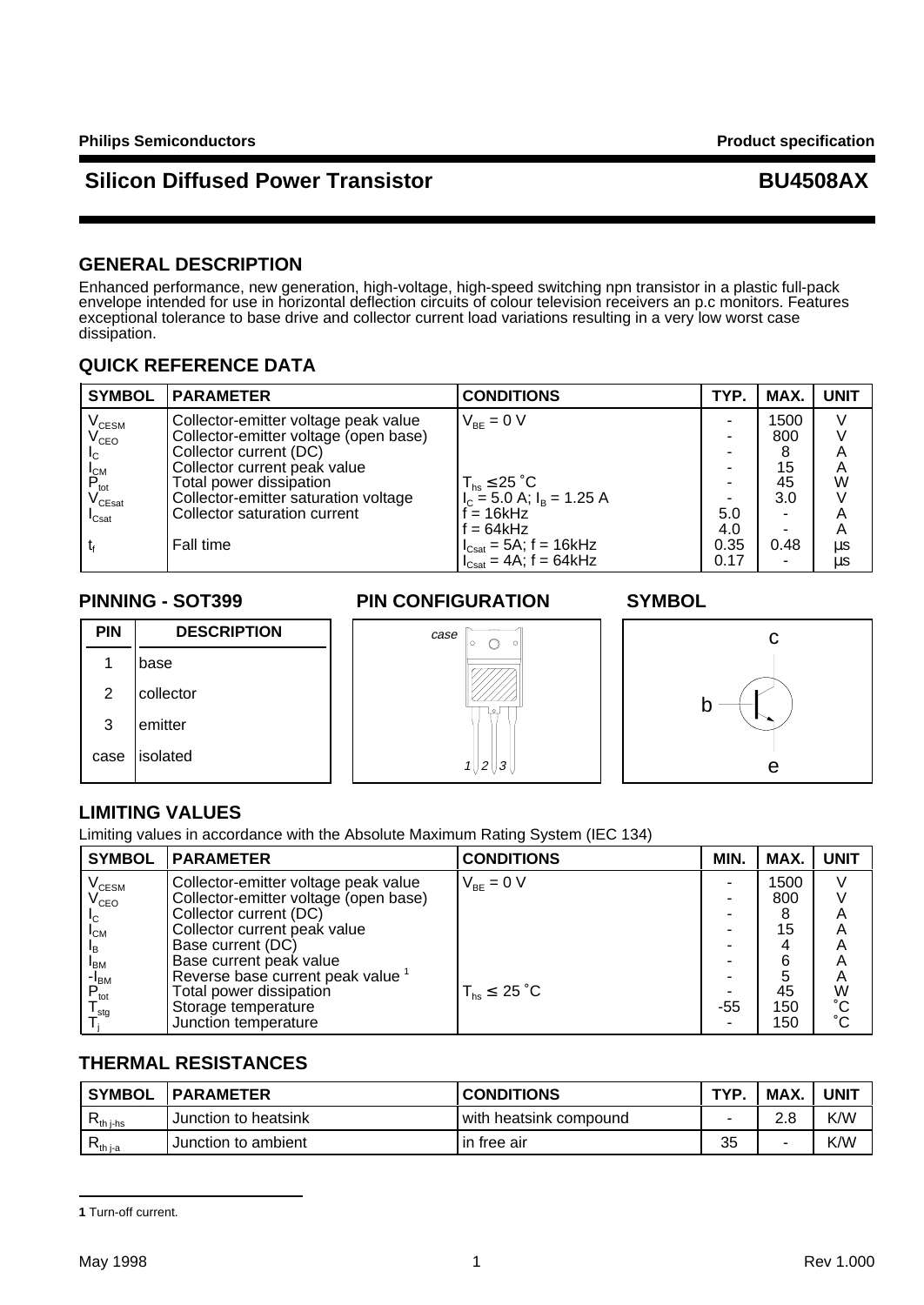# **ISOLATION LIMITING VALUE & CHARACTERISTIC**

 $T_{hs}$  = 25 °C unless otherwise specified

|                            | <b>SYMBOL   PARAMETER</b>                                | <b>CONDITIONS</b>                                                             | MIN. | TYP. | MAX. | <b>UNIT</b> |
|----------------------------|----------------------------------------------------------|-------------------------------------------------------------------------------|------|------|------|-------------|
| $V_{\sf isol}$             | three terminals to external<br>heatsink                  | Repetitive peak voltage from all $\vert$ R.H. $\leq$ 65 %; clean and dustfree |      |      | 2500 |             |
| $\mathsf{v}_\mathsf{isol}$ | Capacitance from T2 to external $ f = 1$ MHz<br>heatsink |                                                                               |      | 22   |      | pF          |

### **STATIC CHARACTERISTICS**

 $T_{hs}$  = 25 °C unless otherwise specified

| <b>SYMBOL</b>                            | <b>PARAMETER</b>                       | <b>CONDITIONS</b>                                                                                                                                           | MIN. | TYP. | MAX.                     | <b>UNIT</b> |
|------------------------------------------|----------------------------------------|-------------------------------------------------------------------------------------------------------------------------------------------------------------|------|------|--------------------------|-------------|
| $I_{CES}$                                | Collector cut-off current <sup>2</sup> | $\begin{array}{c} V_{\text{BE}}=0 \text{ V};\ V_{\text{CE}}=V_{\text{CESMmax}}\\ V_{\text{BE}}=0 \text{ V};\ V_{\text{CE}}=V_{\text{CESMmax}}; \end{array}$ |      |      | 1.0                      | mA          |
| $I_{\text{CES}}$                         |                                        |                                                                                                                                                             |      |      | 2.0                      | mA          |
|                                          | Emitter cut-off current                | T. = 125 °C.<br>$V_{FB} = 6.0 V; I_c = 0 A$                                                                                                                 |      |      | 100                      | μA          |
| I <sub>EBO</sub><br>BV <sub>EBO</sub>    | Emitter-base breakdown voltage         | $I_B = 1$ mA                                                                                                                                                | 7.5  | 13.5 | ٠.                       |             |
| $\rm V_{\rm CEOsust}$                    | Collector-emitter sustaining voltage   | $I_B = 0$ A; $I_C = 100$ mA;                                                                                                                                | 800  |      | $\overline{\phantom{0}}$ |             |
|                                          |                                        | $L = 25$ mH                                                                                                                                                 |      |      |                          |             |
| V <sub>CEsat</sub><br>V <sub>BEsat</sub> | Collector-emitter saturation voltages  | $I_c = 5.0$ A; $I_B = 1.25$ A                                                                                                                               |      |      | 3.0                      | V           |
|                                          | Base-emitter saturation voltage        | $I_c = 5.0$ A; $I_B = 1.25$ A                                                                                                                               | 0.85 | 0.94 | 1.03                     | $\vee$      |
| $h_{FE}$                                 | DC current gain                        | $I_c = 100$ mA; $V_{CE} = 5$ V                                                                                                                              |      | 12   |                          |             |
| $h_{FE}$                                 |                                        | $V_c = 5.0$ A; $V_{ce} = 5$ V                                                                                                                               | 4.2  | 5.7  | 7.3                      |             |

# **DYNAMIC CHARACTERISTICS**

 $T_{hs}$  = 25 °C unless otherwise specified

| <b>SYMBOL</b> | <b>PARAMETER</b>                                    | <b>CONDITIONS</b>                                                                                                                | TYP.        | MAX.        | <b>UNIT</b> |
|---------------|-----------------------------------------------------|----------------------------------------------------------------------------------------------------------------------------------|-------------|-------------|-------------|
| $C_c$         | Collector capacitance                               | $I_F = 0$ A; $V_{CB} = 10$ V; f = 1 MHz                                                                                          | 80          |             | pF          |
|               | Switching times (16 kHz line<br>deflection circuit) | $\begin{cases}\nI_{\text{Csat}} = 5.0 \text{ A}, I_{\text{B1}} = 1.0 \text{ A} \\ (I_{\text{B2}} = -2.5 \text{ A})\n\end{cases}$ |             |             |             |
|               | Turn-off storage time<br>Turn-off fall time         |                                                                                                                                  | 3.2<br>0.35 | 4.3<br>0.48 | μs<br>μs    |
|               | Switching times (64 kHz line<br>deflection circuit) | $\begin{cases} I_{\text{Csat}} = 4.0 \text{ A}; I_{\text{B1}} = 0.8 \text{ A} \\ (I_{\text{B2}} = -2.0 \text{ A}) \end{cases}$   |             |             |             |
|               | Turn-off storage time<br>Turn-off fall time         |                                                                                                                                  | 1.9<br>0.17 | ۰           | μs<br>μs    |

**<sup>2</sup>** Measured with half sine-wave voltage (curve tracer).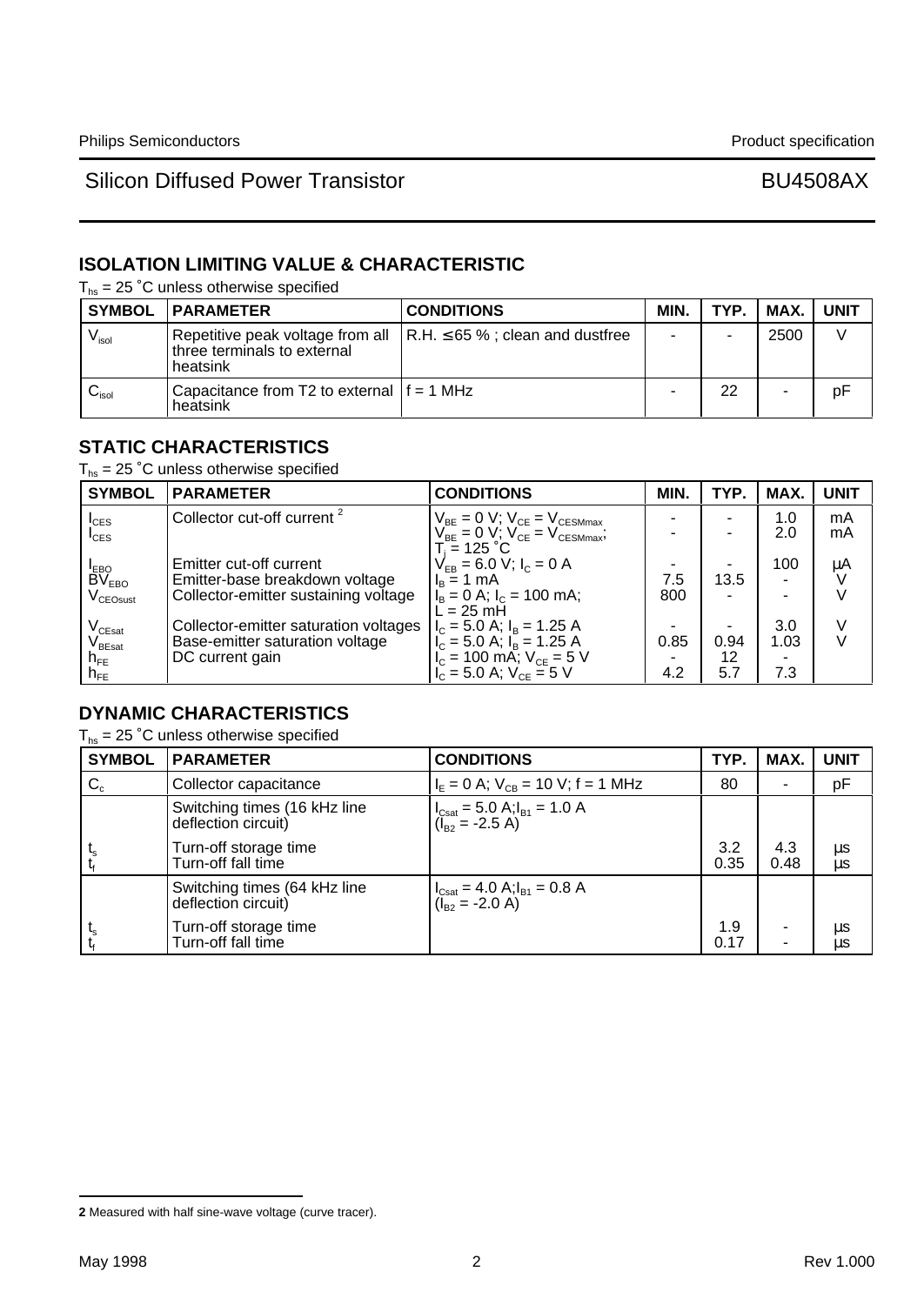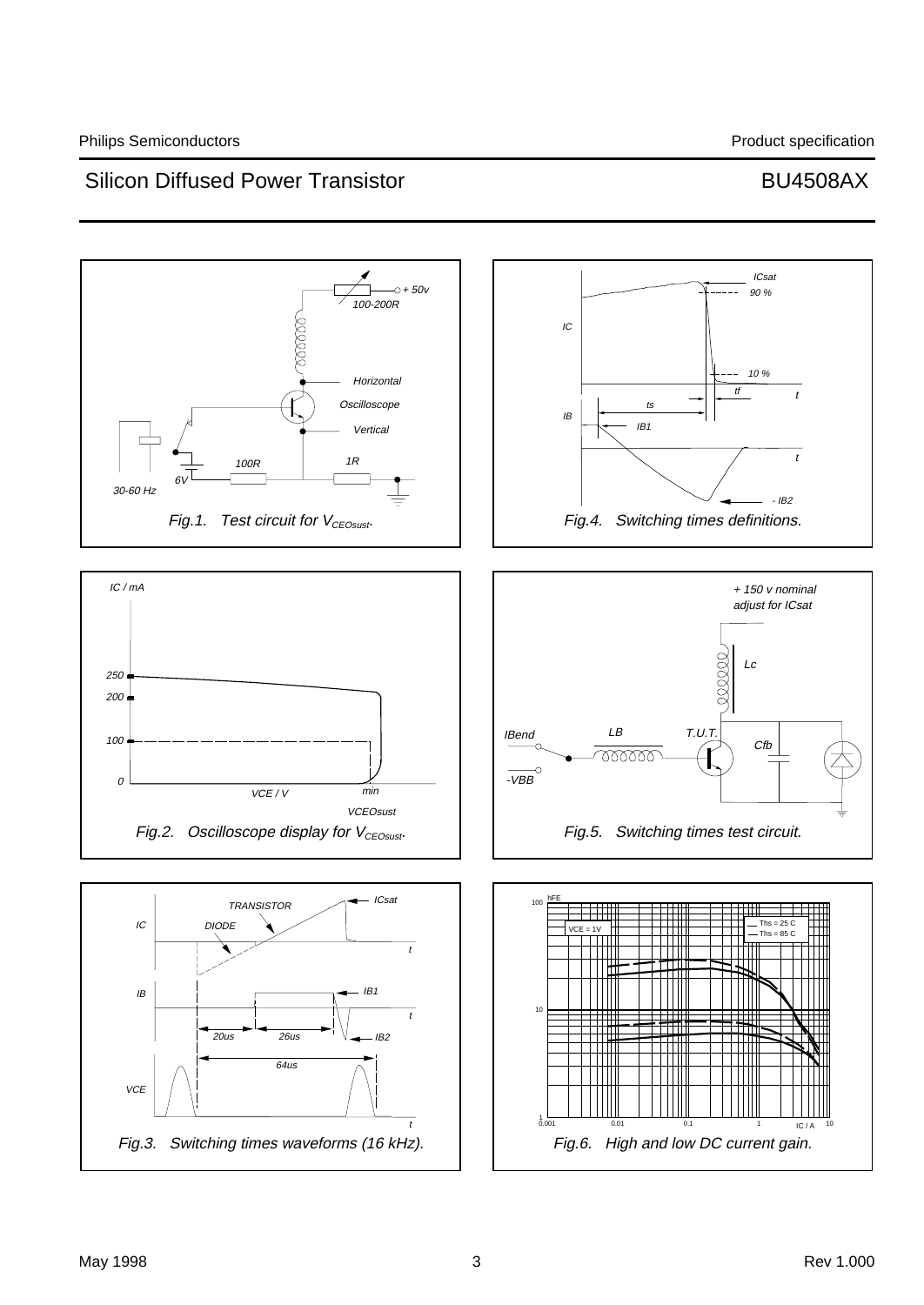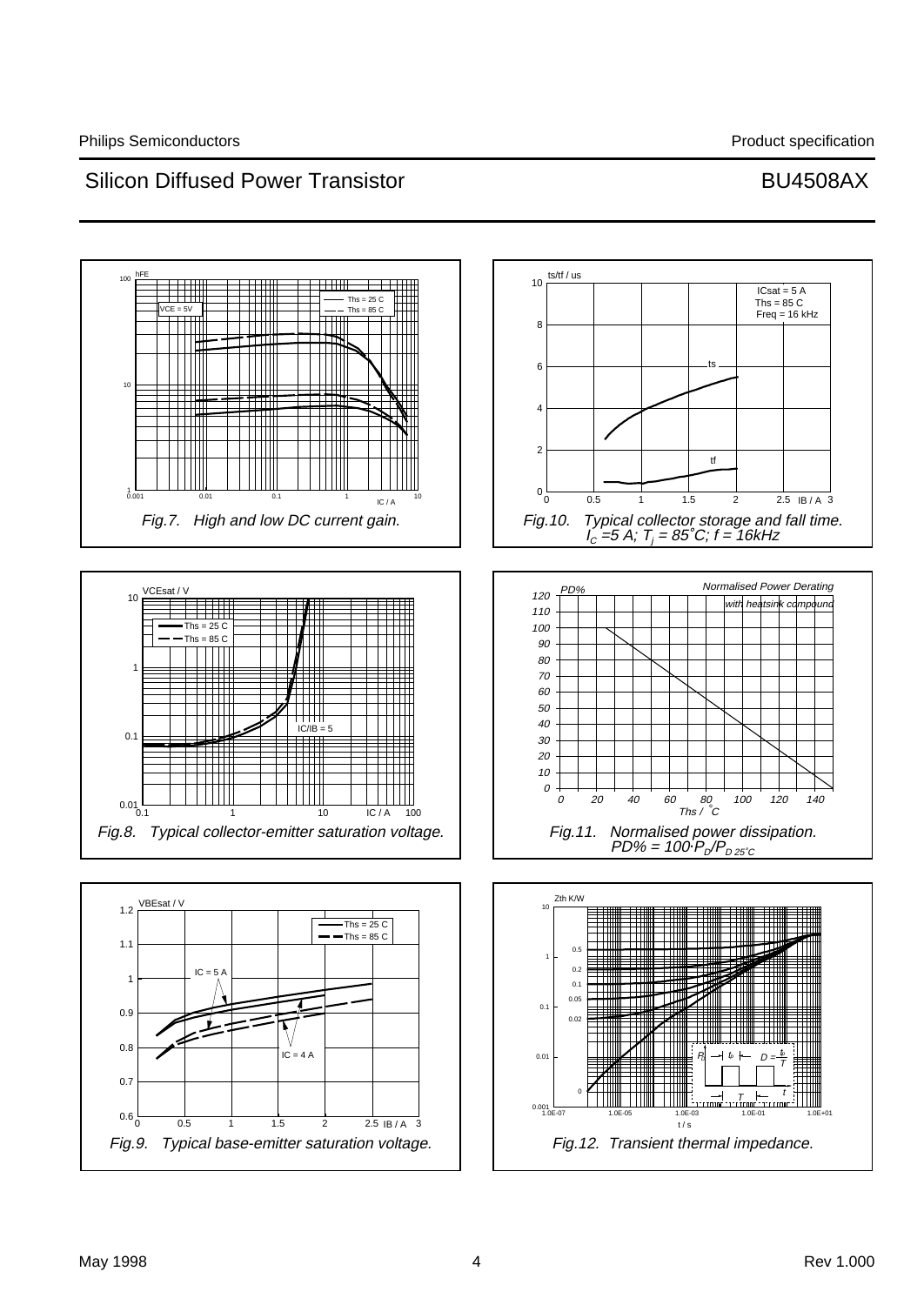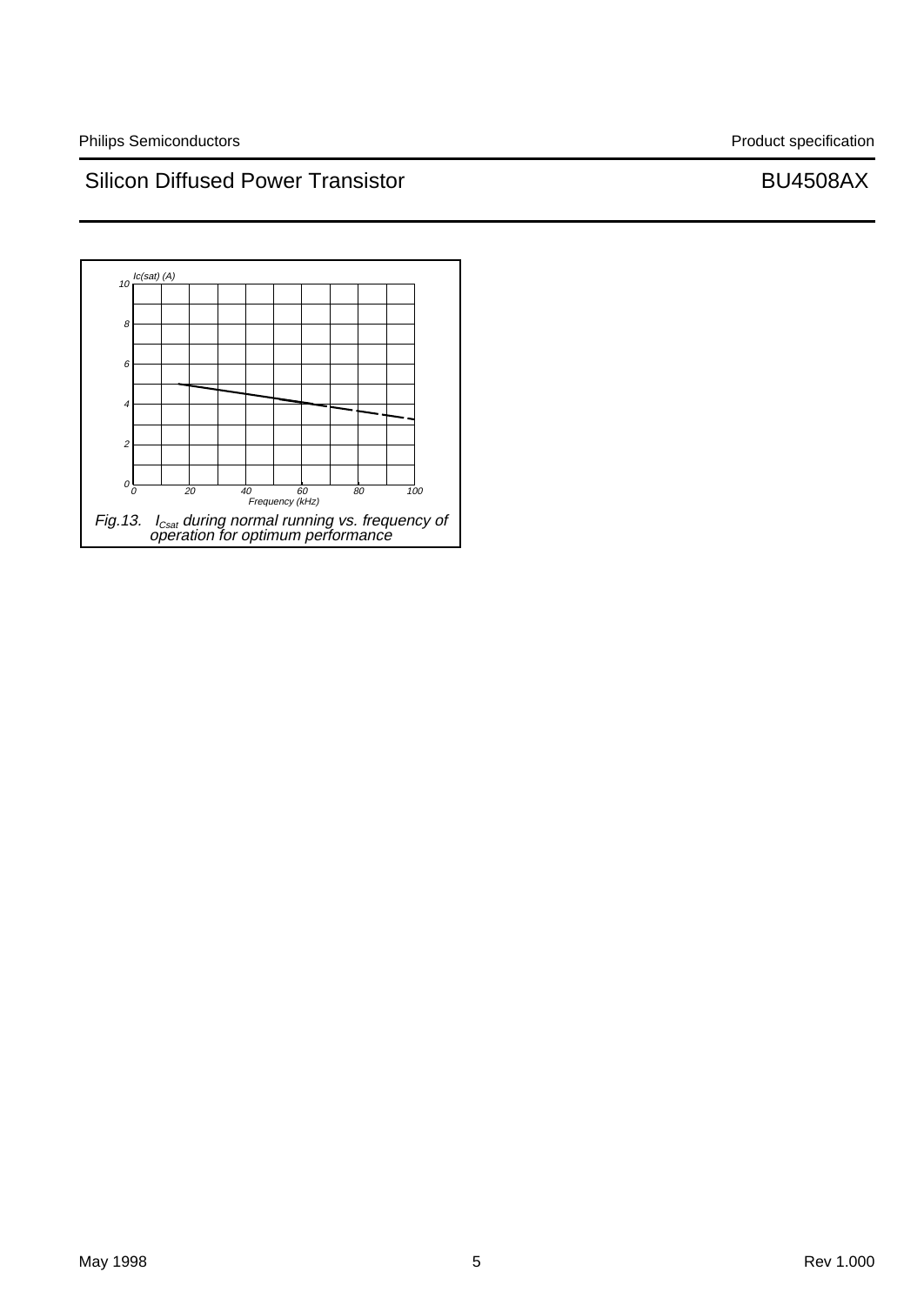### **MECHANICAL DATA**



**Notes**

1. Refer to mounting instructions for F-pack envelopes.

2. Epoxy meets UL94 V0 at 1/8".